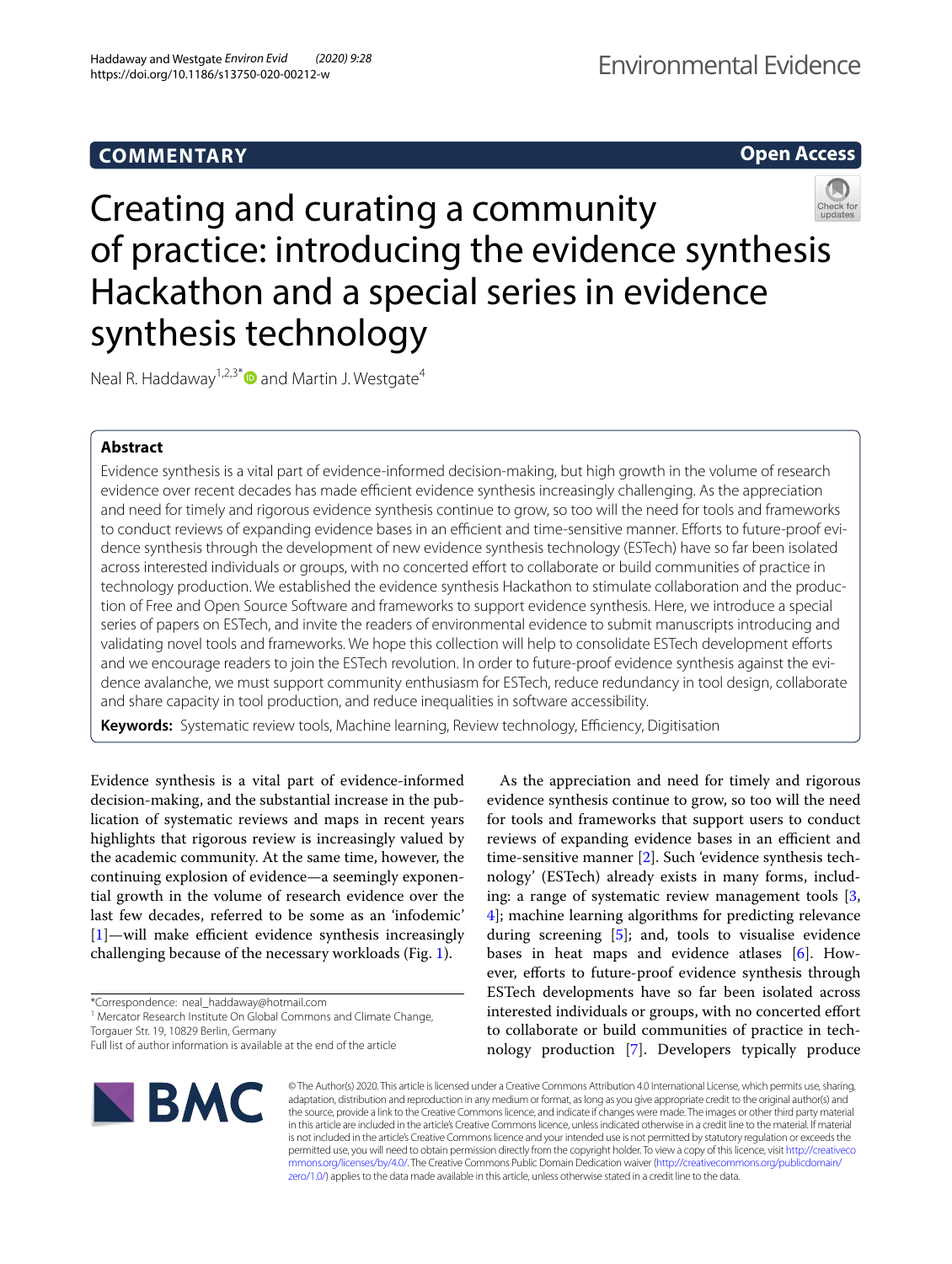

<span id="page-1-0"></span>ESTech solutions without consideration for: redundancy and overlap across similar tools; the need for continued support; the need for free and open access options; and a bias towards development of technology to suit Western consumers and those in the Global North (e.g. those with high speed internet).

In 2017, we established the evidence synthesis Hackathon (ESH; [www.eshackathon.org\)](http://www.eshackathon.org) to act as a community of practice revolving around Open Science principles in evidence synthesis (Open Synthesis  $[8]$  $[8]$ ). The mission of the ESH is to:

- Support the development, testing and promotion of new software and workflows;
- Build networks and capacity among researchers, practitioners and developers;
- Advocate for open synthesis.

Through our hackathons—highly interactive workshops for evidence synthesis experts and software programmers—we aim to produce workflows and tools that are open, reproducible, based on the best available technology and methods, and supported by the community. Primarily, we hope to continue to establish and support a community of practice working on ESTech to support collaborative working towards our goals and aims.

To date, we have had four hackathons (see [https://](https://www.eshackathon.org/events.html) [www.eshackathon.org/events.html](https://www.eshackathon.org/events.html)) in Sweden, Australia, and remotely, across a suite of evidence synthesis methods themes and specifc stages (data visualisation), and including both programming and discussion streams. Some 20 projects have been initiated (see [https://www.eshackathon.org/projects.html\)](https://www.eshackathon.org/projects.html), and several tools are now publicly available and in use [[6,](#page-3-5) [9](#page-3-8)]. Examples of some infuential tools produced to date include: EviAtlas, a tool for producing interactive (geographically explicit) evidence atlases [[6\]](#page-3-5); RobVis, a tool for producing risk of bias visualisations [[9\]](#page-3-8); and metafor reporter, a function within the R package metafor [[10](#page-3-9)] for automatically generating methods and results text from a meta-analysis model input ([https://wviec](https://wviechtb.github.io/metafor/reference/reporter.html) [htb.github.io/metafor/reference/reporter.html\)](https://wviechtb.github.io/metafor/reference/reporter.html).

Based on our experiences across multiple ESH events, we recognise the following areas that are in particular need of technological development:

- Interoperability across diferent tools that would support users moving between ESTech options for diferent processes in their evidence syntheses;
- Improved efficiency and transparency in research discovery when searching for and exporting results from bibliographic databases and other sources of evidence;
- (Semi-)automated extraction of meta-data (descriptive information) and data from full texts in a reliable manner.

This is by no means an exhaustive list, but it highlights the range of challenges and solutions needed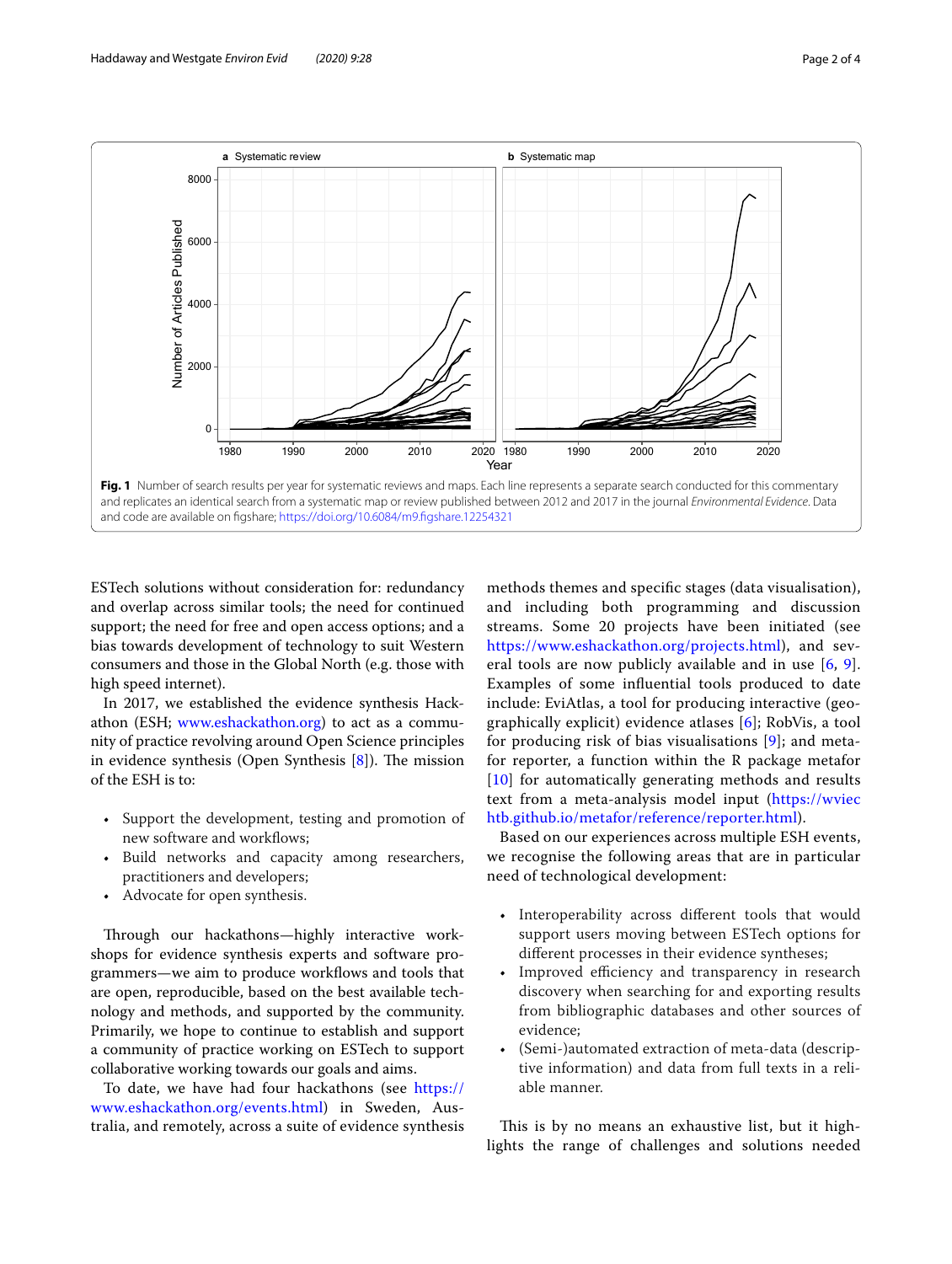to move towards a more efective and ft-for-purpose ESTech and evidence synthesis landscape.

The ESH series has events planned for 2021 and beyond, with a primary emphasis on remote participation and inclusion of low- and middle- income country participants. In response to the COVID-19 pandemic, in 2020 we trialled fully online events for the frst time.

The ESH will focus on:

- Finding a balance between integration of existing software and innovation through the production of novel tools;
- Building for a ft-for-purpose future evidence synthesis environment rather than retroftting the present and past;
- Creating and curating an inclusive, collaborative and supportive community of practice of evidence synthesis technologists.

We introduce here an ongoing and open special series in environmental evidence, in association with the Collaboration for environmental evidence and the Campbell Collaboration. The series is a joint endeavour across environmental evidence and the Campbell Collaboration journal, Campbell systematic reviews. Authors should direct their presubmission enquiries to the dedicated ESTech special series website, which describes the series in full: [https://estechseries.github.io/.](https://estechseries.github.io/)

Readers are encouraged to submit commentaries (for example, that discuss barriers to the use of ESTech in resource-constrained contexts), methodologies (for example, introducing a novel tool and demonstrating its application in a real setting), and reviews (for example, a systematic review of review management tools). Authors should think carefully about the legacy of their work in the rapidly changing landscape of ESTech, and are encouraged to make use of online supplementary media to ensure their work remains up-to-date wherever possible; for example, providing a list of ESTech resources for a particular task that can be regularly updated.

The series aims to cover all stages of evidence synthesis processes; from planning, through conduct, to communication. We are also interested in issues relevant to ESTech that relate to other forms of evidence synthesis than systematic reviews and systematic maps (for example, rapid reviews and synopses), although relevance to rigorous evidence synthesis methods must be demonstrated.

The subject scope is not limited to environmental evidence synthesis and can span any subject where discipline agnostic ESTech can be discussed. We will publish papers on all aspects of ESTech including but not limited to: technology development; coordination and communities of practice; technology application in evidence

syntheses; technology validation; acceptability and uptake of technology.

We hope this collection will help to consolidate ESTech development eforts and we encourage readers to join the ESTech revolution. We encourage papers that fulfl the following criteria:

- Technologies that fll a real gap: i.e., it should introduce a new tool that did not previously exist; or, make an existing tool much easier to use or make it available to a new audience.
- Technologies that are broadly accessible, as appropriate for the tool in question: i.e. they should pass standard checks to ensure they work across a range of operating systems or computational contexts; they must be free-to-use (or means-based, e.g. free for low- and middle- income country users) and preferably Open Source.

All submissions that meet these criteria will be considered, regardless of whether they include software or research from ESH events. Moreover, while many within the evidence synthesis community already share some or all of the goals that we have discussed, we call on the readers of environmental evidence to embrace ESTech and these ideals and goals in their future work.

In order to future-proof evidence synthesis against the evidence avalanche, we must support community enthusiasm for ESTech, reduce redundancy in tool design, collaborate and share capacity in tool production, and reduce inequalities in software accessibility.

#### **Acknowledgements**

The authors thank previous funders of the Evidence Synthesis Hackathon ([https://www.eshackathon.org/sponsors.html\)](https://www.eshackathon.org/sponsors.html) and the participants for their stimulating and inspiring contributions.

#### **Authors**' **contributions**

The authors contributed equally to the manuscript. Both authors read and approved the fnal manuscript.

#### **Funding**

Open Access funding provided by Stockholm University. NRH is funded by an Alexander von Humboldt Foundation Experienced Researcher Fellowship.

#### **Availability of data and materials**

Data and code for Fig. [1](#page-1-0) are available on FigShare; [https://doi.org/10.6084/](https://doi.org/10.6084/m9.figshare.12254321) m9.figshare.12254321.

#### **Ethics approval and consent to participate**

Not applicable.

#### **Consent for publication**

Not applicable.

#### **Competing interests**

NRH and MJW are co-founders and organisers of the Evidence Synthesis Hackathon. NRH is co-leader of the Open Synthesis Working Group. The authors declare they have no fnancial competing interests.